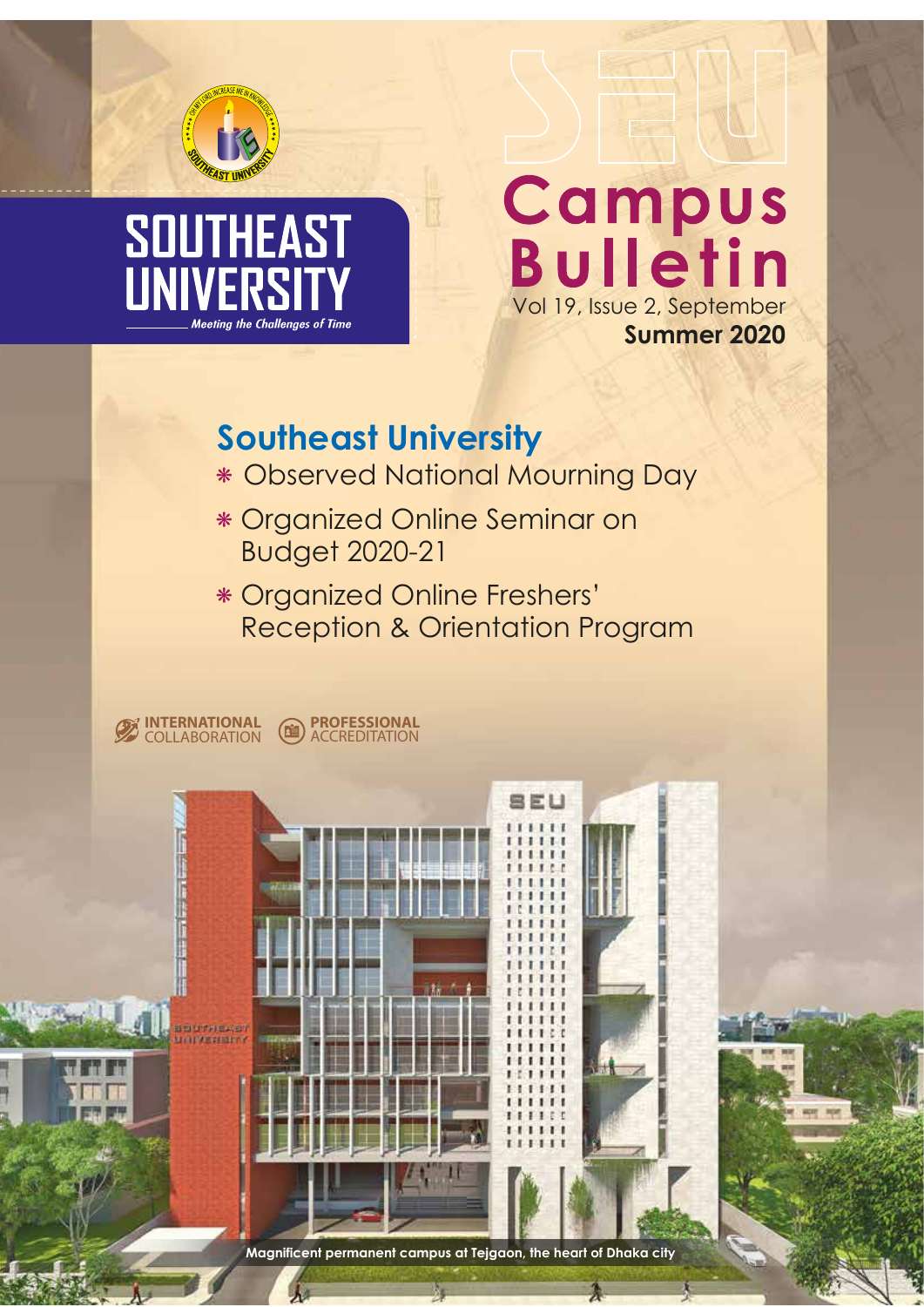## **Editorial Board**

**Chief Patron Mr. Md. Rezaul Karim**  Chairman Board of Trustees, SEU Trust

**Patron Prof. Dr. AFM Mafizul Islam** Vice Chancellor

**Adviser Maj Gen Kazi Fakhruddin Ahmed (Retd)** Registrar

**Editor Mr. Mohammad Imtiaj** Director Branding, Communication & Public Relations (BCPR)

**Associate Editor Ms. Aliya Shahnoor Ameen** Asst. Professor, Dept. of English

**Members Mr. Mohammad Tarik-Al-Jalil** Deputy Secretary Board of Trustees, SEU Trust **Mr. Md. Jamal Uddin**  Director, CPDS

**Creative Work Mr. Md. Sharif Khan Pathan** Assistant Officer, BCPR **Mr. Saiful Islam** Assistant Officer, BCPR

**Contents & Photography Mr. Md. Shazzadul Islam** Assistant Officer, BCPR

**Publication** Department of Branding, Communication & Public Relations (BCPR)

**Date** 30 September 2020

#### Southeast University Observed National Mourning Day



Mr. Obaidul Quader, MP, Generel Secretary, Bangladesh Awami League and Hon'ble Minister, Ministry of Road, Transport & Bridges attending the National Mourning Day online Discussing Meeting as the Chief Guest

Southeast University (SEU) observed the National Mourning Day 2020 marking the 45<sup>th</sup> Death Anniversary of Father of the Nation, Bangabandhu Sheikh Mujibur Rahman. To mark the occasion an Online Discussion Meeting was organized by SEU on 23 August 2020.

Mr. Obaidul Quader, MP, Generel Secretary, Bangladesh Awami League and Hon'ble Minister, Ministry of Road, Transport & Bridges was present as the Chief Guest. The discussion meeting was chaired by the Vice Chancellor of Southeast University, Prof. Dr. AFM Mafizul Islam while Dr. Atiur Rahman, Bangabandhu Chair Professor, University of Dhaka & Former Governer, Bangladesh Bank was present as the Special Guest. Mr. Md. Rezaul Karim, Chairman, Board of Trustees (BoT), Southeast University Trust was the Guest of Honor. Prof. Dr. ANM Meshquat Uddin, Adviser, BoT gave the Welcome Speech. Among others, Members of BoT, Registrar, Deans, Chairmen, teachers, journalist, officials and students were present in the program.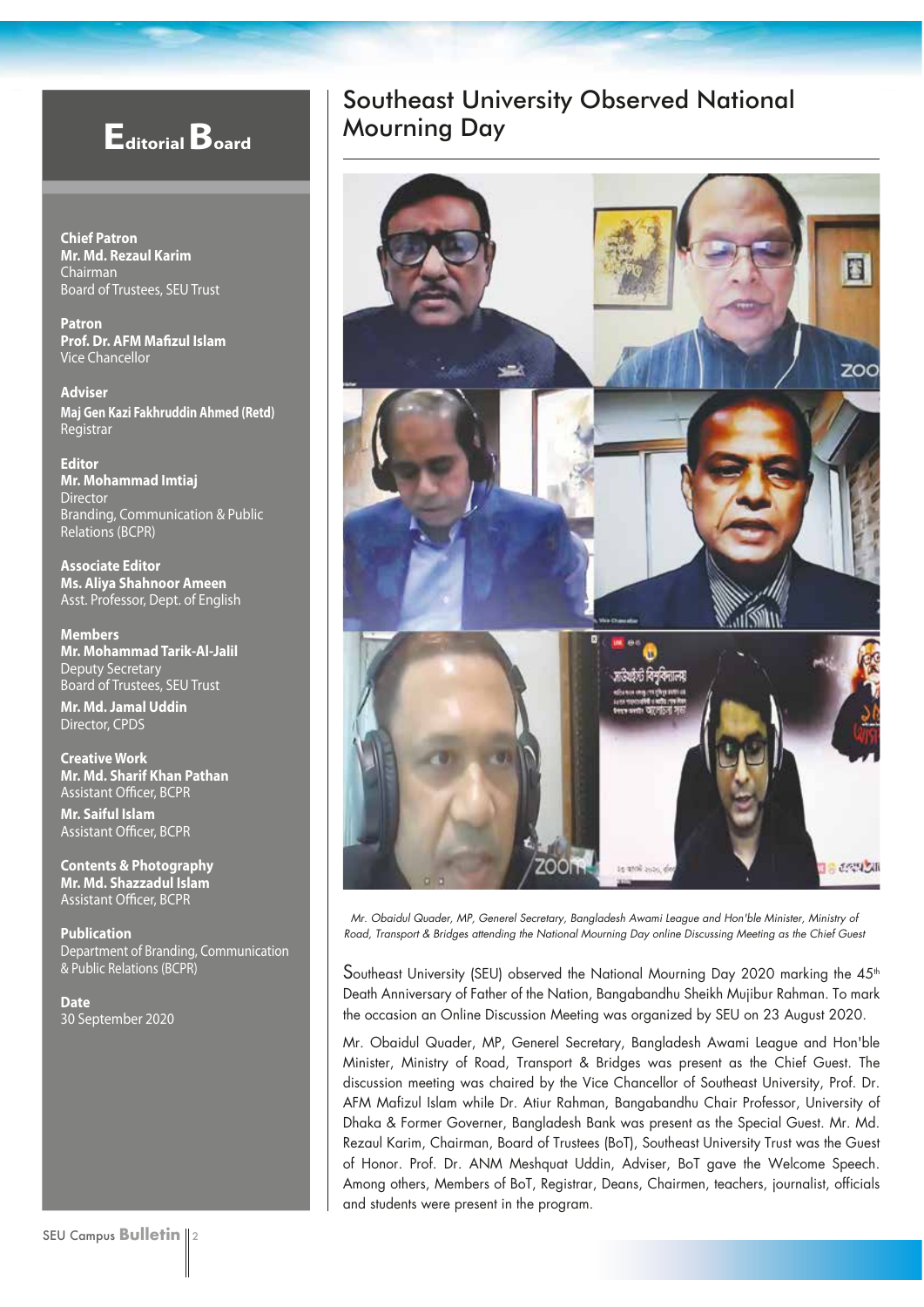#### SEU Organized Online Freshers' Reception & Orientation Program



Dr. A. K. Abdul Momen, MP, Hon'ble Foreign Affairs Minister speaking at the online orientation program

Online Freshers' Reception & Orientation Program of the newly admitted students for Summer Semester 2020 of Southeast University (SEU) was held on 16 July 2020. Prof. Dr. AFM Mafizul Islam, Vice Chancellor of SEU chaired the program while Dr. A. K. Abdul Momen, MP, Hon'ble Foreign Affairs Minister, Government of the Peoples' Republic of Bangladesh delivered his speech as Chief Guest.

Mr. Md. Rezaul Karim, Chairman, Board of Trustees, Southeast University Trust attended the online program as Guest of Honor. Maj Gen Kazi Fakhruddin Ahmed (Retd), Registrar of SEU welcomed newly enrolled students. Prof. Dr. ANM Meshquat Uddin, Adviser to BoT, also spoke.

Among others, members of BoT, deans, chairmen, faculty members, officials, newly enrolled students were present in the online program. Chairman of BoT of SEU is offering 25% waiver on tuition fee and 50% waiver on admission fee for Fall Semester 2020. Besides, up to 100% scholarships available in 11 different categories.

### Students of Southeast University Recruited as BYCN Ambassadors



Students of SEU Recruited as BYCN Ambassadors

Bangladesh Youth Climate Network (BYCN) was looking for some talented & energetic students who care for the environment & work for the betterment of nature to recruit as ambassadors. Students from different universities completed their registration to join as

ambassadors. After the deadline of registration BYCN authority & Ms. Debra Efroymson, Executive Director, Institute of Wellbeing Bangladesh (IWB) took interviews of the applicants on 19 July 2020 & after a workshop on 22 July they published the names of six students whom they recruited as ambassadors where three students were from Bangladesh University of Engineering & Technology (BUET) & rest three were from Southeast University.

From Southeast University, Razesh Ghosh, from Department of Architecture, has been recruited as ambassador & Anirudha Majumder of Textile Engineering Department and Fahima Hossain Ayshe of Pharmacy Department have been recruited as co-ambassadors. All three of them are active members of Southeast University Nature & Environment Club. We wish all of them a great success.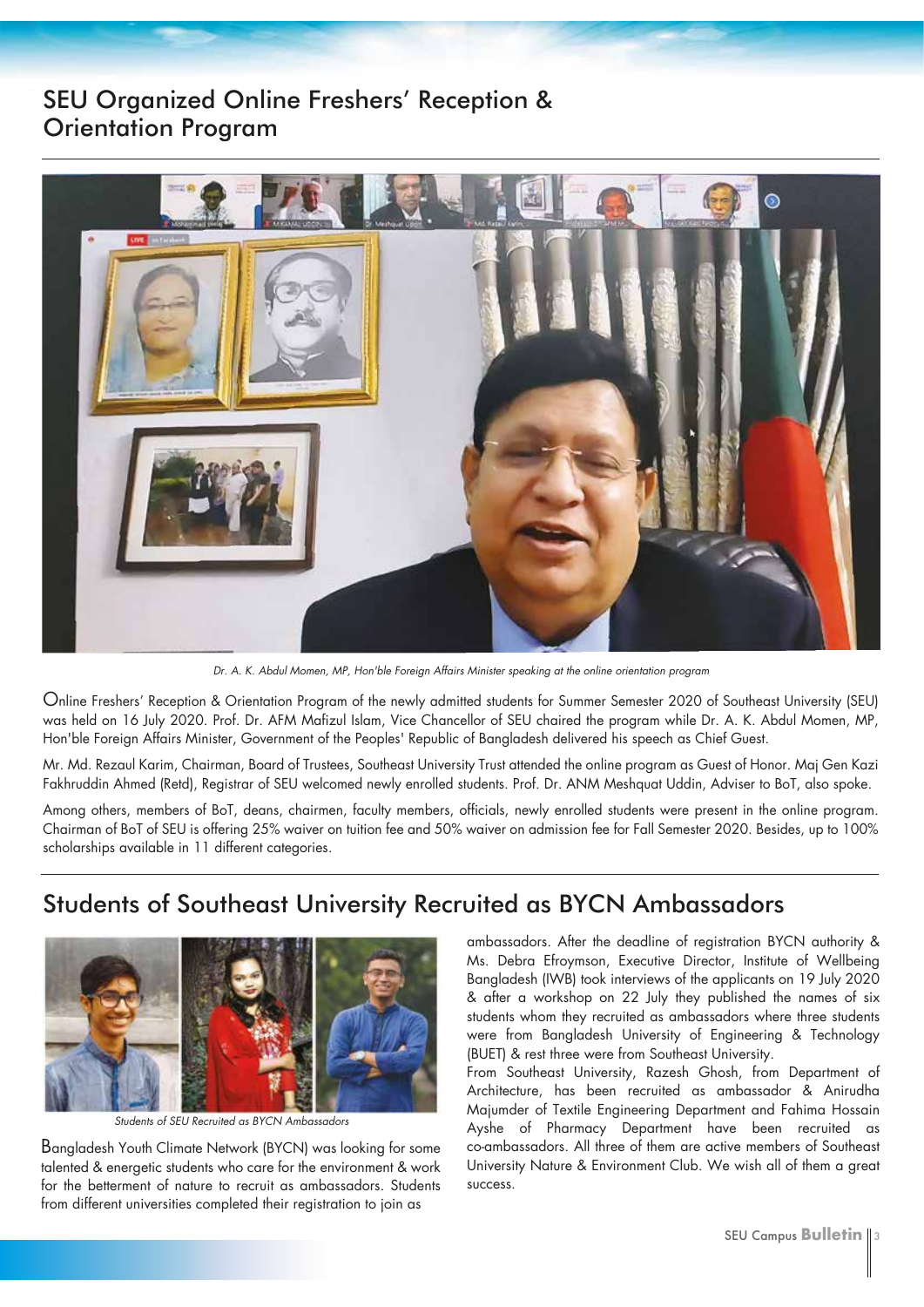#### Online Seminar on Budget 2020-21 at Southeast University



Mr. M. A. Mannan, MP, Hon'ble Planning Minister delivering his speech

An Online Seminar titled "Budget 2020-21: Post Budget Thought of Middle Class in the Coronavirus Situation" organized by the Department of Economics of Southeast University

(SEU) was held on 23 July 2020. Mr. M. A. Mannan, MP, Hon'ble Planning Minister, Government of the People's Republic of Bangladesh was present as the Chief Guest at the seminar.

Prof. Dr. ANM Meshquat Uddin, Adviser, Board of Trustees of SEUT chaired the seminar, while Prof. Dr. AFM Mafizul Islam, Vice Chancellor of SEU delivered the Keynote Speech. Dr. Toufic Ahmad Choudhury, Former DG, BIBM and Prof. Dr. M A Hakim, Dean, School of Arts & Social Sciences, SEU were discussants in the program. Ms. Madiha Khan, Chairperson, SEU delivered the welcome speech. Among others, Mr. M. Kamaluddin Chowdhury, Representative Member of BoT, SEUT, Maj Gen Kazi Fakhruddin Ahmed (Retd), Registrar of SEU, Deans, Chairmen, Directors, Faculty members, Officials and students attended the program.

#### Webinar on "Recycling Medical Waste & Safety of the Waste Pickers"



Participants discussing in a Webinar organized by SEU Nature & Environment Club

Southeast University Nature & Environment Club organized a Webinar titled "Recycling Medical Waste & Safety of the Waste Pickers" which was based on the pandemic situation of Covid-19. There were two parts of the program, one was webinar and other one was quiz contest. The Webinar was held on 28 August 2020 at 7:30 pm and ended by taking a quiz contest on 29 August, 2020 at 8:00 pm. 180 registered students participated at the "Webinar". The webinar program was conducted to enhance students' capabilities of

SEU Campus **Bulletin** 4

thinking on the current situation.

Ms. Jubaida Gulshan Ara, Moderator of SEUNEC delivered her welcome speech and shared valuable insights with students. Then Mr. Syed Tasnem Mahmood (CEO and Founder, Greenbud) and Dr. Mubarak Ahmad Khan (Scientific Adviser, Bangladesh Jute Mills Corporation) delivered their valuable speech. Finally, Chief Guest Professor Dr. ANM Meshquat Uddin (Adviser, BoT, and Southeast University) delivered his valuable inspirational speech to all. Lastly, Mr. Abdullah Al Amin (Asst. Moderator, SEUNEC) delivered his closing remarks. 95 students participated in the Quiz Contest. Ummay Shamira Nazmun Nahar from Pharmacy Department became the champion, Arefin Taqee from Textile Engineering became the 1st Runner up & Israt Jahan Shompa from Pharmacy became the 2nd Runner up.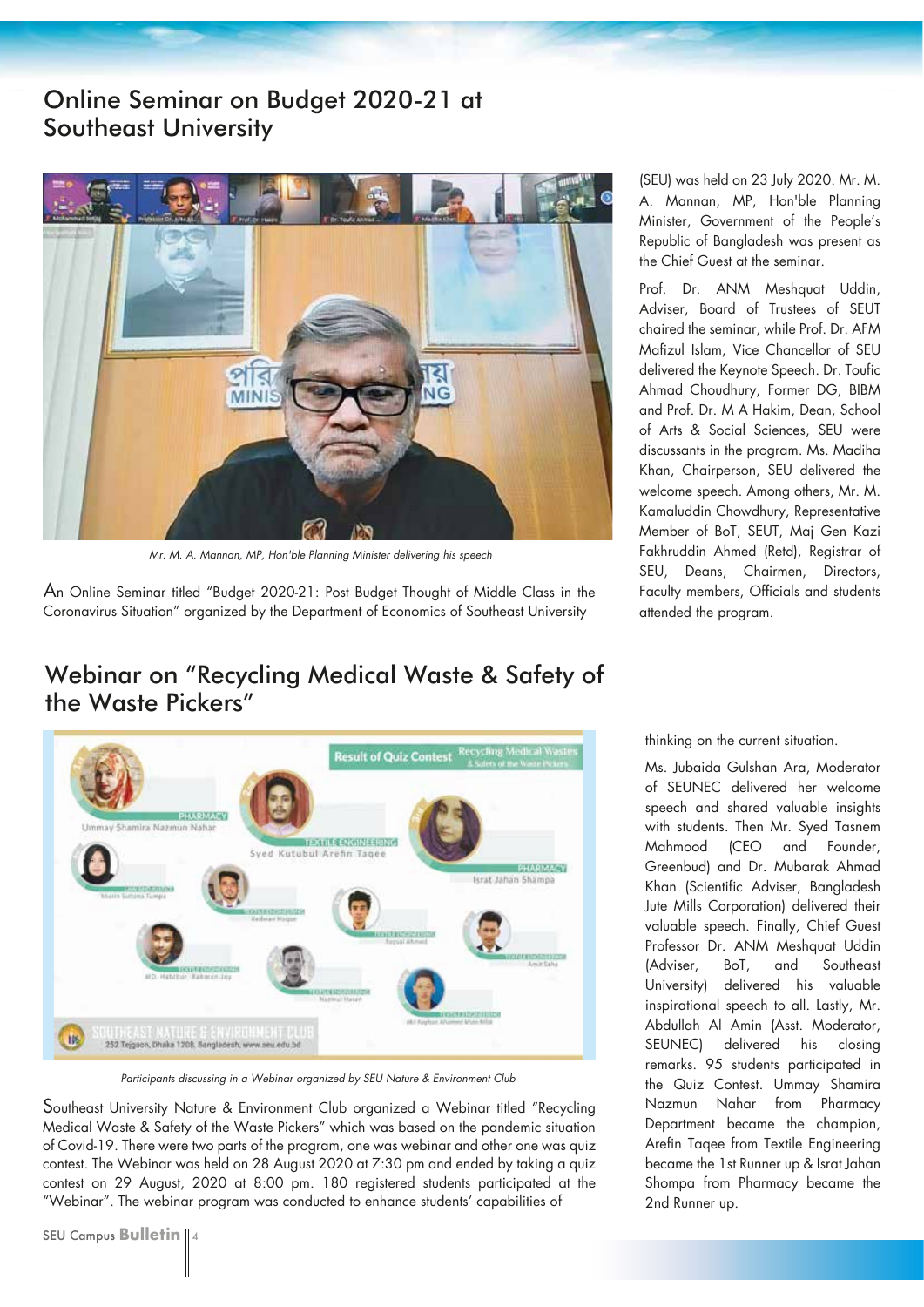### Launching Ceremony of the 5th Volume of Journal of Bangla Language & Literature Department



Hon'ble VC, Adviser, BoT and faculty members are seen unveiling the Journal of Bangla Department

The Department of Bangla Language & Literature, Southeast University (SEU) organized the Launching Ceremony of the 5<sup>th</sup> Volume of SEU Journal of the department on 17 June 2020 at the Seminar Hall, Banani, Dhaka. Dr. Hamida Begum, Chairperson, Department of Bangla Language & Literature delivered the Welcome Speech as the Editor of Journal. Dr. Md. Masud Shams Aldin, Assistant Professor of the Department talked on past history of the journal.

After that Prof. Dr. AFM Mafizul Islam, Honorable Vice Chancellor of SEU unveiled the cover of the Journal as the Chief Patron. In his speech, he emphasized on doing funded research by the faculty members and publishing article in reputed journal. Prof. Dr. ANM Meshquat Uddin, Honorable Adviser, BoT, SEUT was also present as Editorial Advisor. In his speech, he thanked the authors and editorial board members who contributed to the journal.

## Launching Ceremony of the 3rd Volume of Journal of English Department



Hon'ble VC, Adviser, BoT and faculty members are seen unveiling the Journal of English Department

The Department of English, Southeast University (SEU) organized the Launching Ceremony of the 3<sup>rd</sup> Volume, Issue 1 of SEU Journal of the department on 17 June 2020 at the Seminar Hall, Banani, Dhaka. Ms. Aliya Shahnoor Ameen, Chairperson, Department of English delivered the Welcome Speech as the Executive Editor of Journal.

After that Prof. Dr. AFM Mafizul Islam, Honorable Vice Chancellor of SEU unveiled the cover of the Journal as the Editor in Chief. In his speech, he emphasized on doing funded research by the faculty members and publishing article in reputed journal. Prof. Dr. ANM Meshquat Uddin, Honorable Adviser, BoT, SEUT was also present as Editorial Advisor. In his speech, he thanked the authors and editorial board members who contributed to the journal.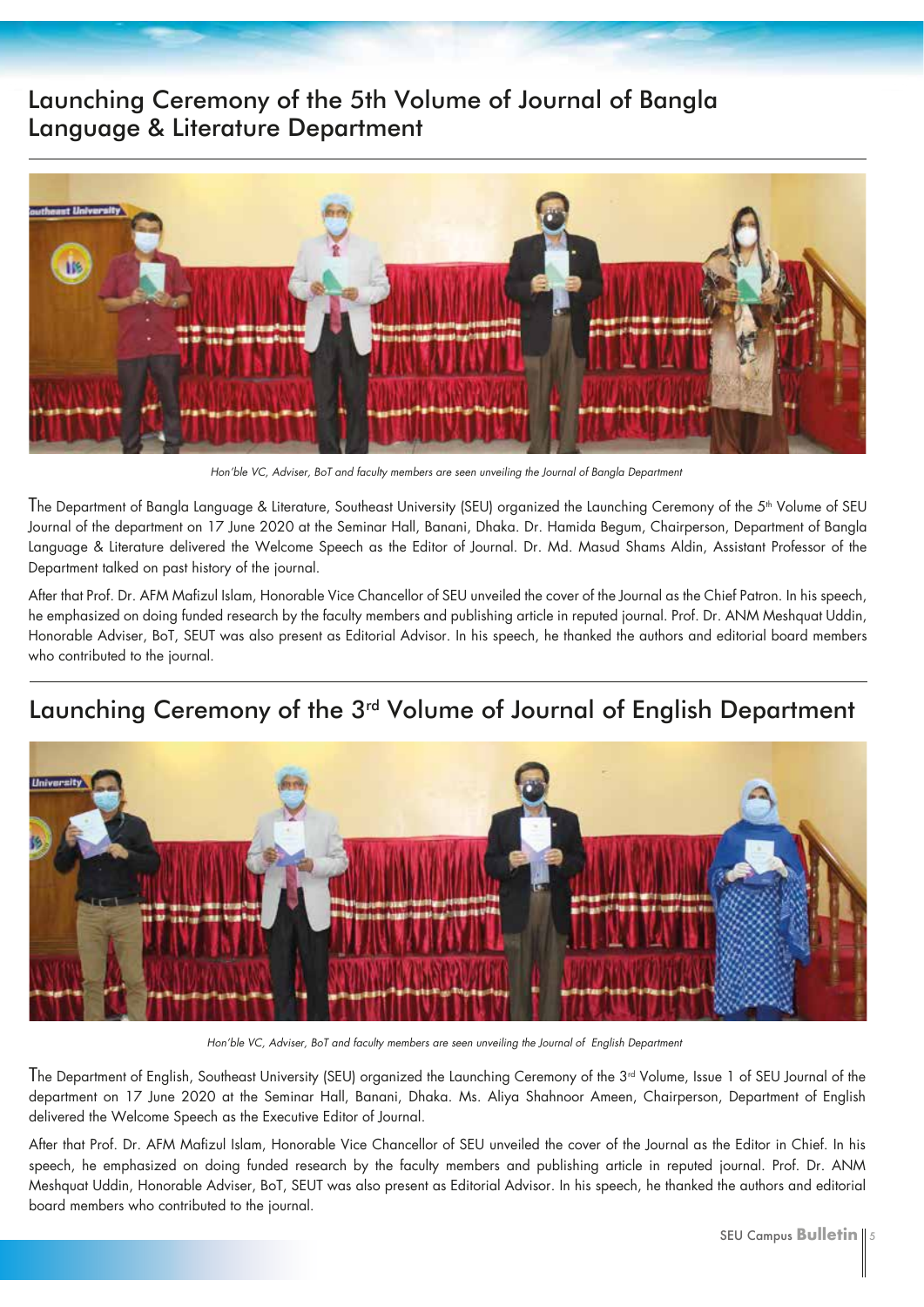#### Meet with Alumni and Manager of Small Things Organized by Southeast Architecture Club



Prof. Dr. ANM Mesquat Uddin Adviser, BoT, Faculty Members and Students are seen participating in webinars

Architecture club of Southeast University (SEU) organized two virtual events recently. The first event was an online get together titled "Meet with Alumni"held on 26 July 2020. Host of this event was Mr. M. Masud Ur Rashid, Moderator and Ms. Latifa Sultana, Asst. Moderator of Architecture club. Prof. Dr. ANM Meshquat Uddin, Adviser of BoT, was the Chief Guest while Prof. Meer Mobashsher Ali,Chairman, Department of Architecture delivered the welcome speech. Main purpose of the event was to have a get together between current students and alumni of the department.

The second online event was an webinar with renowned architect Mr. Bayejid M. Khondker. The event was named "Manager of Small Things".This event was basically a knowledge sharing event. It was held on 29 August 2020. Mr. Bayejid discussed about professionalism and designing of spaces, he showed few of his built projects, and few of his on going projects. There was a question answering session where he answered some queries of students. Mr. M. Masud Ur Rashidwas the moderator of this program and Prof. Meer Mobashsher Ali,Chairman of the Deparmentgave the welcome speech.

## Southeast Business Innovation Forum Organized Career Ace 2020



Prof. Dr. ANM Mesquat Uddin Adviser, BoT, Faculty Members, Officials and SBIF Club Members are seen participating in the Career Ace 2020

Southeast Business Innovation Forum (SBIF) organized a program titled "Career Ace 2020" which was based on "CV writing and Career plan". This contest started on 21 July 2020 and ended on 27 July 2020. The participants got 7 days to submit their CV and the career road map. The results of the contest were announced on 21 August 2020 via Zoom virtual platform. This contest was conducted to enhance students' ability to prepare eye catching Curriculum Vitae and career plan. It also enabled students to broaden their skill base, making logical job transition and getting better insight about their field of interest. Moreover, this contest

**SEU Campus Bulletin**  $\|$  6

encouraged students to prepare themselves for their future career ahead.

Dr. Farhana Ferdousi, Moderator of SBIF delivered the welcome speech and shared valuable insights with students regarding how to prepare a strong CV. Ms. Faieza Chowdhury, Asst.Moderator spoke about the Career Ace 2020 contest. Guest of Honor Ms. Lutfun Nahar Joya inspired students by sharing some of her personal experiences on what type of CVs employers prefer when making recruitments. Then Chief Guest and Adviser, BoT Office, SEU Prof. Dr. ANM Mesquat Uddin & Special Guest and Advisor of SBS, SEU Prof. Dr. Md. Serajul Islam delivered their valuable speech to inspire the students. Finally, Mr. Md. Jamal Uddin, Director of CPDS provided valuable suggestions to the students on how to enrich their CV. Lastly, Moderator of SBIF announced the top ten participants and everyone congratulated the winners of Carrier Ace 2020. Amongst the top 10 Ms. Tasnia Worthy, Mr. Joy Chakraborty and Ms. Israt Jahan from the BBA Department won the Champion, 1<sup>st</sup> Runner up and 2<sup>nd</sup> Runner up places respectively.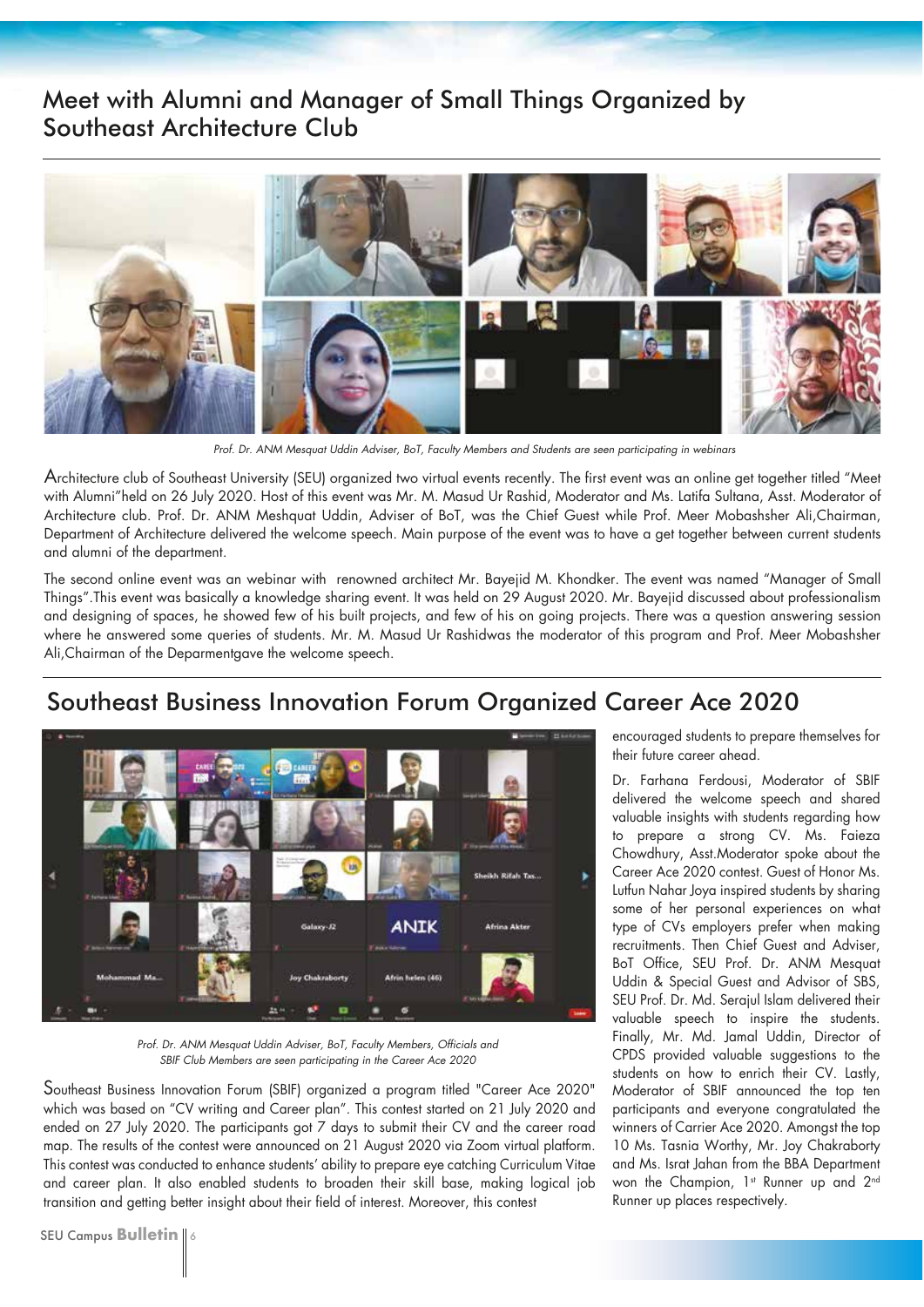#### Mujib Corner inaugurated at Southeast University



Hon'ble Chairman, BoT along with BoT members, VC and High Officials, is seen inaugurating the Mujib Corner

Southeast University (SEU) inaugurated 'Mujib Corner' at the University Permanent Campus, Tejgaon, Dhaka on 15 August 2020. The initiative was taken to mark the centenary of the birth of Father of the Nation Bangabandhu Sheikh Mujibur Rahman and observance of his 45<sup>th</sup> Death Anniversary. Chairman of Board of Trustees, Mr. Md. Rezaul Karim inaugurated the corner while Vice Chancellor of SEU Prof. Dr. AFM Mafizul Islam chaired the program.

Mujib Corner at SEU is rich in books, pictures, documents and videos created on the life, work and ideals of the Father of the Nation Bangabandhu Sheikh Mujibur Rahman. Faculty Members, Officials and Students can learn about the life, struggle and ideals of Bangabandhu. Among others present on the occasion, were members of BoT, Adviser BoT, Registrar, Deans, Chairmen, and top officials of the university. The corner was designed by Ms. Latifa Sultana, Lecturer, Department of Architecture, SEU.

#### **New Members in SEU Family**





**Prof. Dr. Md. Sirajul Islam** Dean, SBS



# **"Education is the most powerful weapon we can use to change the world" NELSON MANDELA**

SEU Campus **Bulletin** 7